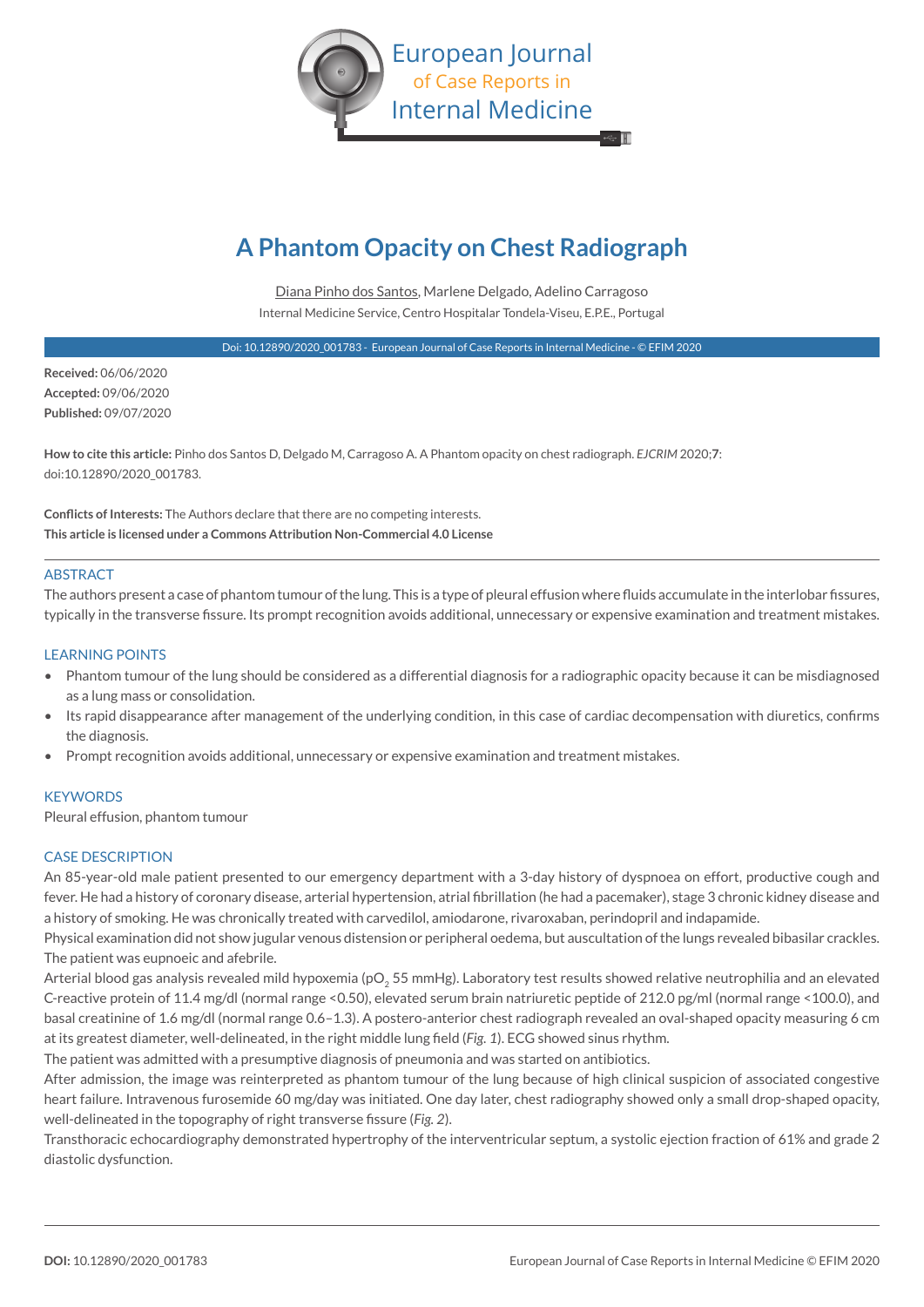

The patient's signs and symptoms resolved, and radiological follow-up showed progressive disappearance of opacity. He was discharged after 5 days maintaining furosemide 40 mg/day. A chest radiograph 3 weeks later was normal (*Fig. 3*).



*Figure 1. Postero-anterior chest radiograph at the patient's hospital admission reveals right round-shaped opacity measuring 6 cm at its greatest diameter*



*Figure 2. Postero-anterior chest radiograph 1 day after diuretic therapy*



*Figure 3. Postero-anterior chest radiograph, 3 weeks after admission, shows complete resolution of opacity*

## **DISCUSSION**

Phantom or vanishing tumour of the lung is a rare finding on chest radiographs<sup>[1, 2]</sup>. It is a type of pleural effusion where fluids accumulate in the interlobar fissures, typically in the transverse fissure, as we report in our case, but can also occur less commonly in the oblique fissure [1-4]. The pathophysiology is explained by adhesions and obliteration of the pleural space around the edge of the fissure due to pleuritis; fluid loculation occurs when the resorptive capacity of the pleural lymphatic system is exceeded. Another explanation is a local increase in elastic